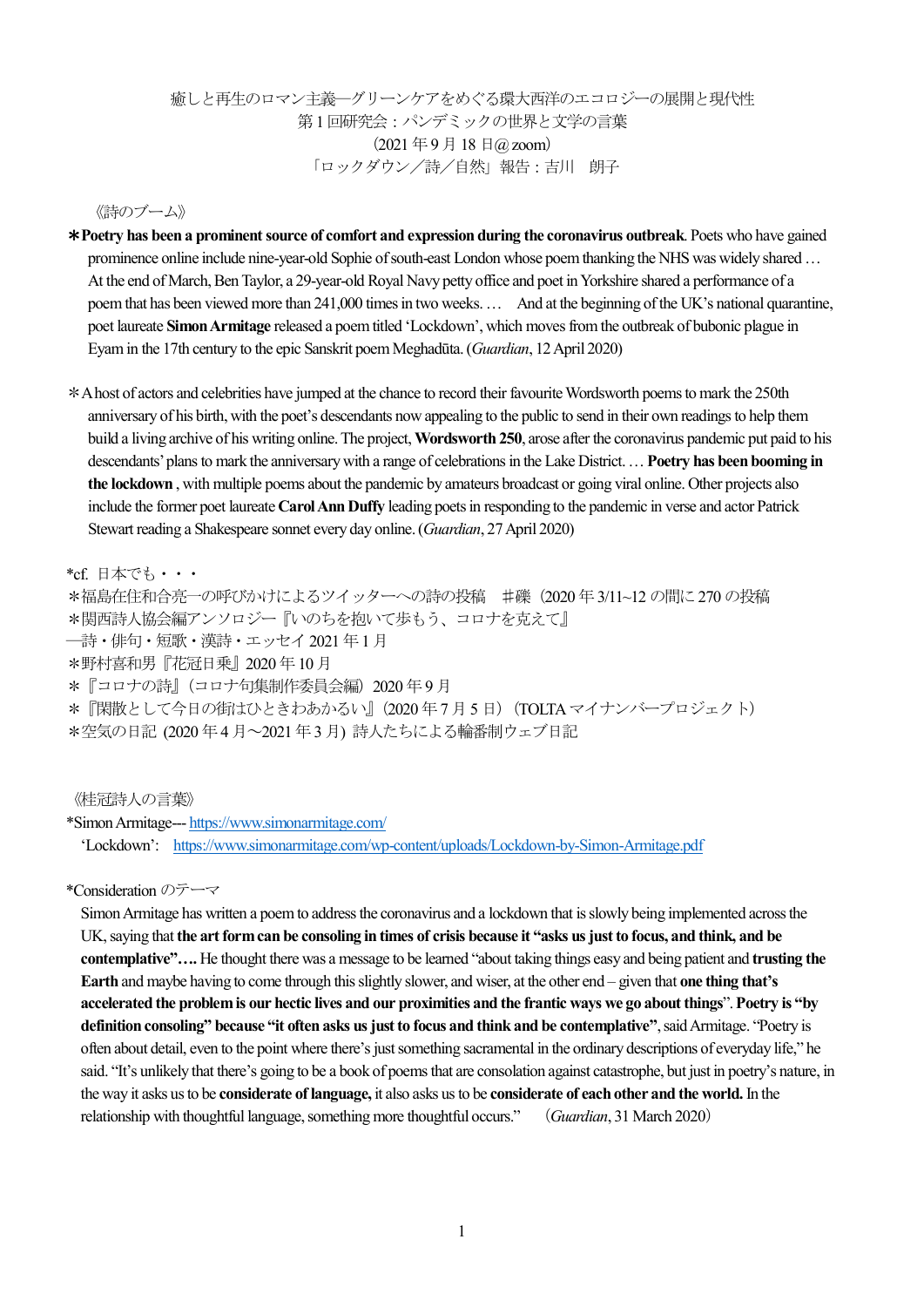## 《Poems on the Underground》

# [\\* https://poemsontheunderground.org/](https://poemsontheunderground.org/)

 In this difficult times, poetry seems more necessary than ever, a reminder that we all share common problems, common sources of consolation and joy.

| <b>Keats, from Endymion</b>                             | 『エンディミオン』より                                  |
|---------------------------------------------------------|----------------------------------------------|
|                                                         |                                              |
| A thing of beauty is a joy for ever:                    | 美しいものは永遠の喜び、                                 |
| Its loveliness increases; it will never                 | いとおしさは日々募る。それは                               |
| Pass into nothingness; but still will keep              | 無に帰したりはせず、我々のためにいつも                          |
| A bower quiet for us, and a sleep                       | 静かな木陰、美しい夢でいっぱいの                             |
| Full of sweet dreams, and health, and quiet breathing.  | 眠り、健康、静かな吐息を保ってくれる。                          |
| Therefore, on every morrow, are we wreathing            | だから毎朝、我々は花帯を                                 |
| A flowery band to bind us to the earth,                 | 編み上げ、自らを大地につなぎとめる。                           |
| Spite of despondence, of the inhuman dearth             | たとえ失意にあろうとも、高貴なる人が                           |
| Of noble natures, of the gloomy days,                   | 嘆かわしいほど少なくとも、陰鬱な日々が続き、                       |
| Of all the unhealthy and o'er-darkened ways             | 求めるべき道がことごとく不健康で暗澹たる                         |
| Made for our searching: yes, in spite of all,           | としても、そう、こうしたことにも拘わらず、                        |
| Some shape of beauty moves away the pall                | 美しい姿形をしたものが、我々の暗い魂から                         |
| From our dark spirits.                                  | 覆いを取り去ってくれる。                                 |
|                                                         |                                              |
|                                                         |                                              |
| Keats, 'On Solitude'                                    | 「孤独について」                                     |
|                                                         |                                              |
| O Solitude! if I must with thee dwell,                  | おお孤独よ!もしお前と暮らさねばならないなら                       |
| Let it not be among the jumbled heap                    | 薄暗い建物が入り乱れるなかは                               |
| Of murky buildings; climb with me the steep,-           | 避けたい。私とともに急坂を登ろう–                            |
| Nature's observatory—whence the dell,                   | 自然の展望台––そこから、谷と                              |
| Its flowery slopes, its river's crystal swell,          | 花咲く斜面、澄んだ小川の流れるのが                            |
| May seem a span; let me thy vigils keep                 | 一望できる。差し交す大枝の下で                              |
| 'Mongst boughs pavillion'd, where the deer's swift leap | お前を監視しよう。そこでは鹿が素早く跳ねて                        |
| Startles the wild bee from the fox-glove bell.          | 狐の手袋の釣り鐘から驚いた蜂を飛び立たせる。                       |
| But though I'll gladly trace these scenes with thee,    | だが、このような風景をお前となら喜んで辿るが、                      |
| Yet the sweet converse of an innocent mind,             | それでも純真な心との楽しい語らいこそ                           |
| Whose words are images of thoughts refin'd,             | 我が魂の喜び。その人の言葉は、洗練された                         |
| Is my soul's pleasure; and it sure must be              | 思考のイメージだから。そしてきっと                            |
| Almost the highest bliss of human-kind,                 | お前の元へ似た者同士の二つの魂が飛んでいくのは、<br>人間の最高の喜びに違いないのだ。 |

| Wordsworth,                                           |                          |
|-------------------------------------------------------|--------------------------|
| 'Composed upon Westminster Bridge, September 3, 1802' | 「ウェストミンスター橋にて、1802年9月3日」 |
|                                                       |                          |
| Earth has not anything to show more fair:             | 大地がこれほど美しいものを見せたことはない。   |
| Dull would he be of soul who could pass by            | その心を打つ、堂々たる姿を見ても         |
| A sight so touching in its majesty:                   | 受け流すような人は、魂が鈍いに違いない。     |
| This City now doth like a garment wear                | この都市は今、衣のごとく             |
| The beauty of the morning; silent, bare,              | 朝の美しさをまとっている。静かに、包み隠さず、  |
| Ships, towers, domes, theatres, and temples lie       | 船も塔も丸屋根も、劇場も寺院も          |
| Open unto the fields, and to the sky;                 | 野や空に対し 胸襟を開いて横たわる。       |
| All bright and glittering in the smokeless air.       | あらゆるものが煙の立たない空に明るく輝く。    |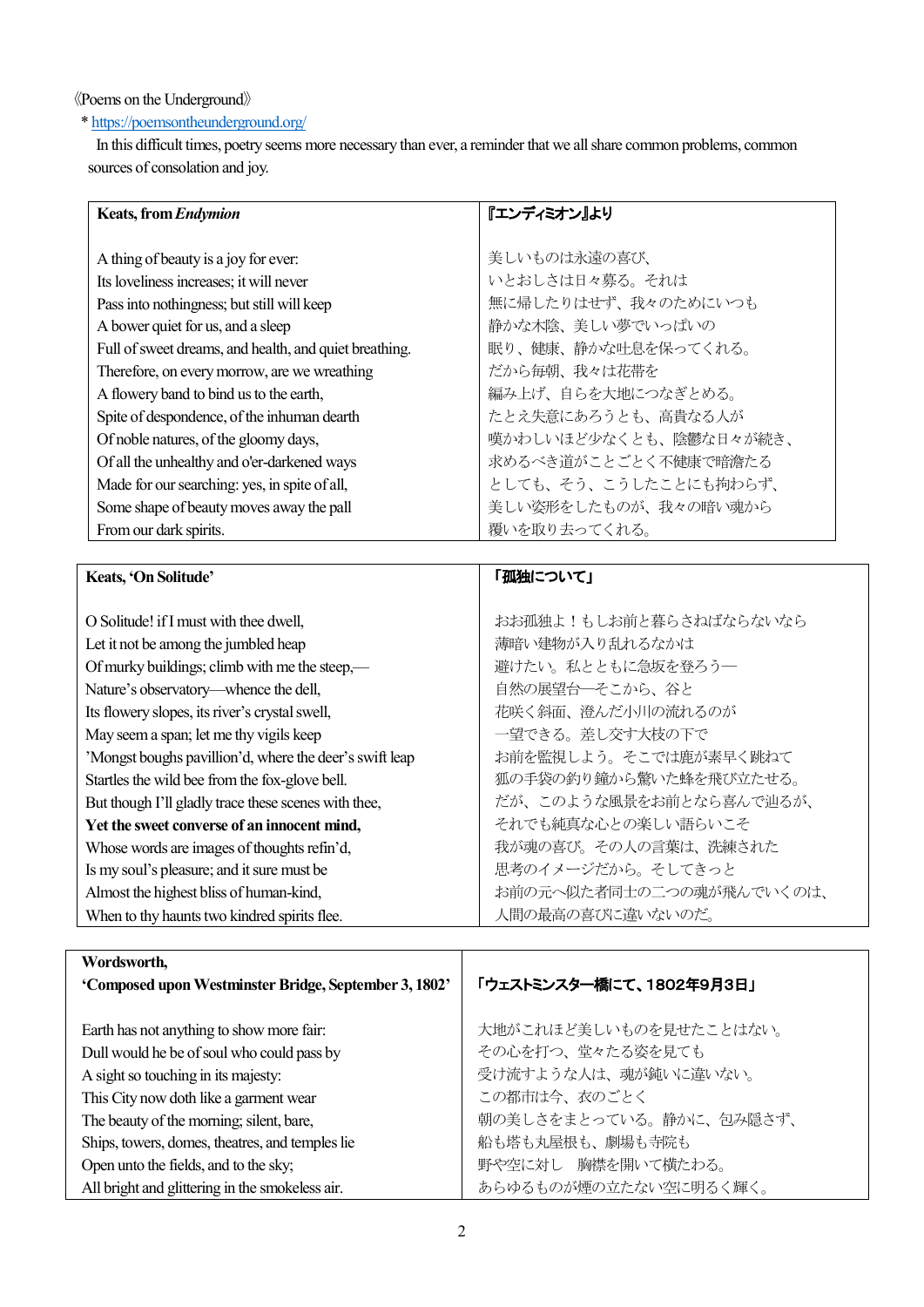| Never did sun more beautifully steep          | 太陽はこれほどまでに美しく、その最初の光に      |
|-----------------------------------------------|----------------------------|
| In his first splendour valley, rock, or hill; | 浸したことはない。谷や、岩山、丘を。         |
| Ne'er saw I, never felt, a calm so deep!      | これほど深い穏やかさは 見たことも感じたこともない。 |
| The river glideth at his own sweet will:      | 川は自らの意志でゆったりと美しくすべる。       |
| Dear God! the very houses seem asleep;        | 神よ、家々は眠っているようだ。            |
| And all that mighty heart is lying still!     | そして力強い心臓部もみな静かに横たわっている。    |

# 《**Wordsworth 250**》**<http://www.wordsworth250.com/>**

| <b>Wordsworth, St Paul's</b>                       | 「セントポール寺院」                 |
|----------------------------------------------------|----------------------------|
|                                                    |                            |
| Pressed with conflicting thoughts of love and fear | 愛と恐れの相争う思いに悩みながら           |
| I parted from thee, Friend, and took my way        | 私は君と別れ、自分の道を行った。           |
| Through the great City, pacing with an eye         | 大都市を抜けて。目は地面に向け、           |
| Downcast, ear sleeping, and feet masterless        | 耳は眠った状態で、何も考えずに            |
| That were sufficient guide unto themselves,        | ただ足の向くまま歩いて行った。            |
| And step by step went pensively. Now, mark!        | 一歩一歩憂いに沈んで。さあ、見るがよい!       |
| Not how my trouble was entirely hushed,            | いかに私の悩みが完全に消えたかではなく、       |
| (That might not be) but how, by sudden gift,       | (それは無理だろう) いかに突然の贈り物のように   |
| Gift of Imagination's holy power,                  | 想像力の聖なる力による贈り物のように、        |
| My Soul in her uneasiness received                 | 私の魂が 不安なさなかにも              |
| An anchor of stability.-It chanced                 | 安定性という錨を受取ったかを–––たまたま      |
| That while I thus was pacing, I raised up          | こんな風に歩いているときに、私は           |
| My heavy eyes and instantly beheld,                | 重たい目をあげた。すると一瞬にして、         |
| Saw at a glance in that familiar spot              | 一目で、そのよく知る場所に、             |
| A visionary scene—a length of street               | 幻想的な光景を見たのだ–––道のずっと先まで     |
| Laid open in its morning quietness,                | 朝の深い静けさのなか、見通すことができた。      |
| Deep, hollow, unobstructed, vacant, smooth,        | ひっそりとして、誰もおらず、何物にも邪魔されず、   |
| And white with winter's purest white, as fair,     | 冬の純白な雪で白く滑らかにされて。          |
| As fresh and spotless as he ever sheds             | 野山にかつて降ったどんな雪よりも           |
| On field or mountain. Moving Form was none         | 美しく爽やかに、汚れなく。動くものは何一つなかった。 |
| Save here and there a shadowy Passenger            | ところどころ 亡霊のような通行人が          |
| Slow, shadowy, silent, dusky, and beyond           | ゆっくりと、暗い影のように、黙って通り過ぎる他は。  |
| And high above this winding length of street,      | そしてこの湾曲する道、この動きのない         |
| This moveless and unpeopled avenue,                | 人気のない道の向こうに、高々と            |
| Pure, silent, solemn, beautiful, was seen          | 清らかで、静かに、厳かに、美しく、          |
| The huge majestic Temple of St Paul                | 巨大で堂々たる聖パウロ寺院が             |
| In awful sequestration, through a veil,            | 崇高なる姿で超然とそびえたつのが、          |
| Through its own sacred veil of falling snow.       | 降る雪の聖なるベールを通して、見えたのだ。      |